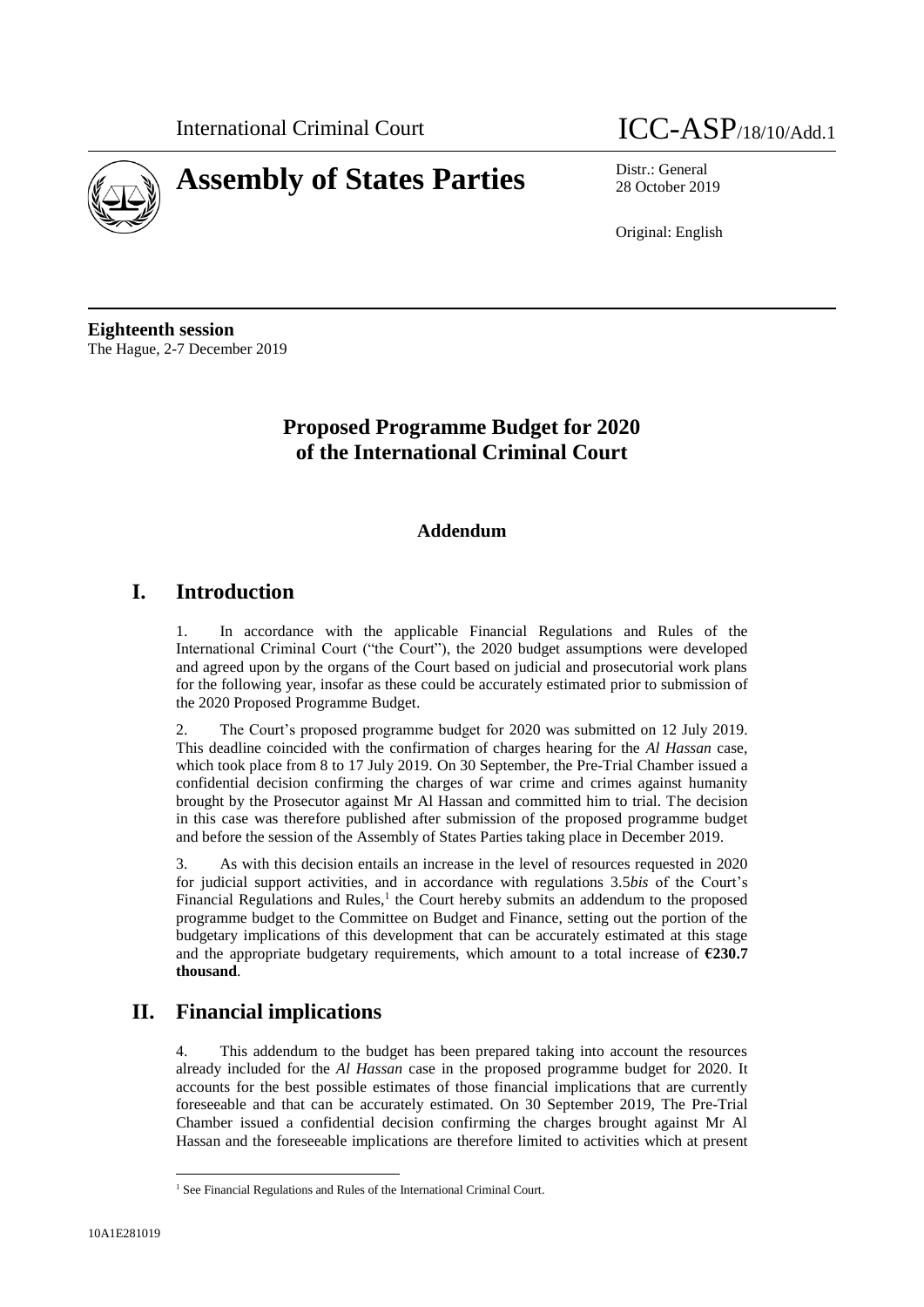are certain to be required, in particular for the Defence of the accused. Other activities which are likely to be required in the future, but which cannot be calculated with accuracy are not included (such as number of witnesses appearing in Court).

5. The current additional budgetary requirements resulting from this development amount to a total increase of  $\epsilon$ 230.7 thousand for the Registry.

6. As indicated in the table below, the additional resources relate to counsel for defence expenses.

**Table 1. Additional resources to the proposed programme budget to support the Al Hassan trial (thousands of euro)**

| Major Programme III: Registry | Proposed 2020 Budget |  |  |  |
|-------------------------------|----------------------|--|--|--|
| <b>Counsel for Defence</b>    | 230.7                |  |  |  |
| Subtotal Non-staff            | 230.7                |  |  |  |
| <b>Total</b>                  | 230.7                |  |  |  |

## **III. Description of resources**

7. Following an analysis of the 2020 Proposed Programme Budget for Judiciary, the confirmation of charges will have no budgetary impact on its proposed estimates. As the Judiciary had planned to absorb all costs related to the *Al Hassan* trial, no additional resources were requested.

8. The Office of the Prosecutor (OTP) also expects no impact on its current proposed budget as a result of the confirmation of charges. As the case is entering the Trial phase, the Mali team will focus on the prosecutorial aspects of the case. The confirmation of charges has no impact on the size of the team assigned to the case as envisaged in the 2020 Proposed Programme Budget.

9. As the organ responsible for the non-judicial aspects of the administration and servicing of the Court, the Registry's budget is driven by the level of support required. The Proposed Programme Budget already includes some support activities that are expected to take place regardless of the outcome of the Confirmation of Charges in the *Al Hassan* case, in particular related to country-based operations. In addition to these resources, the Trial activities now foreseen for 2020 lead to an increase in the Registry's needs for legal counsel fees. This increase in non-staff resources is described below.

#### **A. Major Programme III - Registry**

#### **1. Non-staff resources (€230.7) thousand**

#### *Counsel for Defence (€230.7) thousand*

10. An amount of  $\epsilon$ 230.7 thousand is required to cover the legal fees and monthly expenses of the defence team of Mr. Al Hassan during Trial phase, in accordance with the Legal aid Policy<sup>2</sup>. The assumptions in the 2020 Proposed Programme Budget include resources for the *Al Hassan* defence at the appeals level. The additional amount has been calculated taking into account the basic trial team composition, with the provision of additional resources previously granted, and subtracting the resources already included in the 2020 Proposed Programme Budget. In other words, the addendum does not present the total cost of the defence team during the 2020 trial proceedings, but complements the resources already included in the proposed budget in order to meet the full needs of the defence during this phase of the proceedings.

 $\overline{\phantom{a}}$ 

<sup>2</sup> See *Registry's single policy document on the Court's legal aid system*, ICC-ASP/12/3.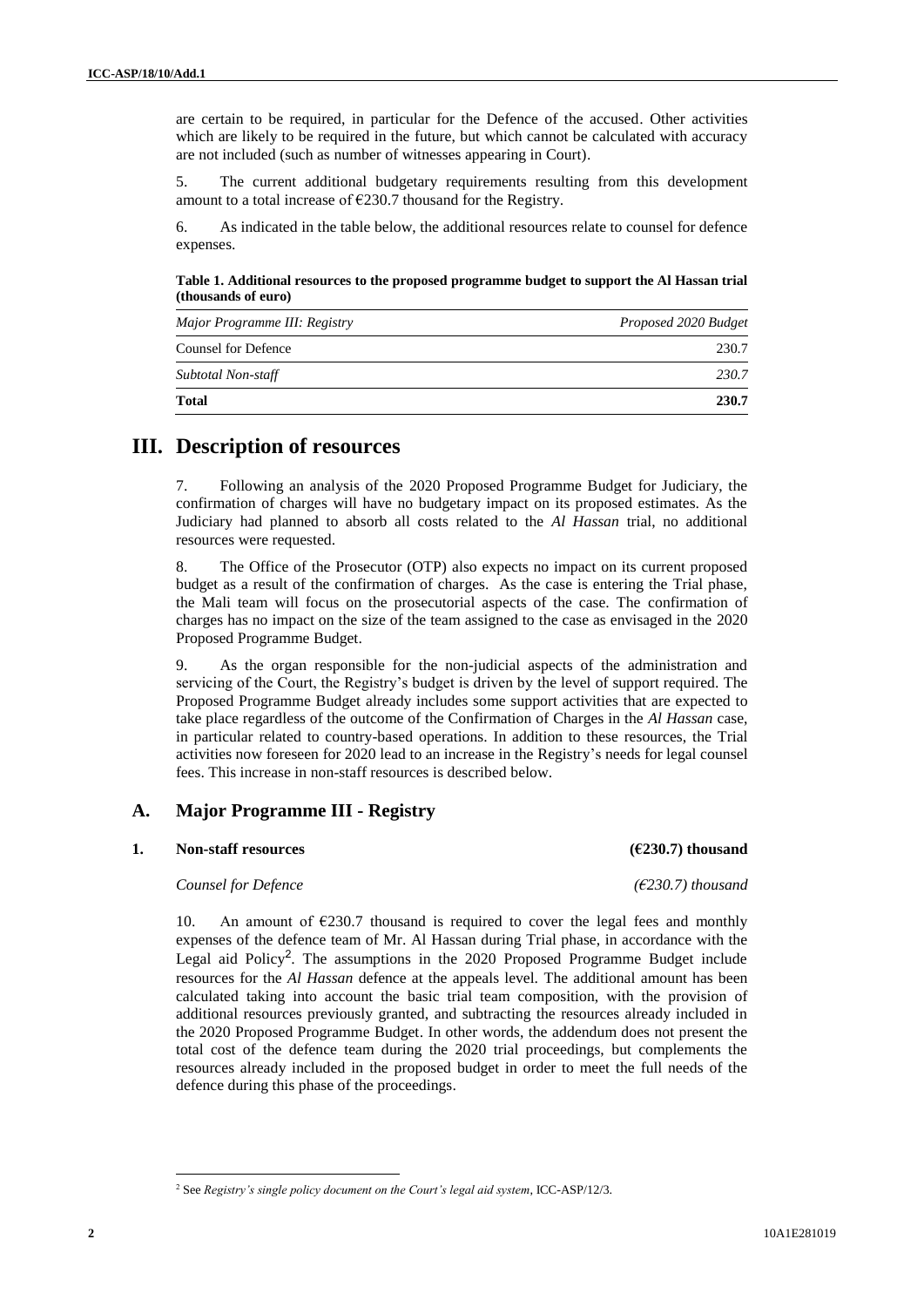## **Table 2. ICC: Proposed budget for 2020**

|                                   | 2019 Approved<br><b>Budget</b> | 2020 Proposed<br><b>Budget</b> | Revised resource Changes     |         |        | Revised          |
|-----------------------------------|--------------------------------|--------------------------------|------------------------------|---------|--------|------------------|
| <b>ICC</b>                        |                                |                                | Addendum                     | Amount  | $\%$   | <b>Estimates</b> |
| Judges                            | 5,662.1                        | 5,516.9                        |                              | (145.2) | (2.6)  | 5,516.9          |
| Professional staff                | 60.752.2                       | 61,591.8                       |                              | 839.6   | 1.4    | 61,591.8         |
| General service staff             | 25,356.6                       | 26,074.6                       | $\overline{\phantom{0}}$     | 718.0   | 2.8    | 26,074.6         |
| Subtotal staff                    | 86,108.8                       | 87,666.4                       |                              | 1,557.6 | 1.8    | 87,666.4         |
| General temporary assistance      | 17,126.6                       | 17,570.7                       | $\overline{\phantom{0}}$     | 444.1   | 2.6    | 17,570.7         |
| Temporary assistance for meetings | 978.7                          | 276.4                          | $\overline{\phantom{0}}$     | (702.3) | (71.8) | 276.4            |
| Overtime                          | 299.3                          | 223.5                          | $\qquad \qquad -$            | (75.8)  | (25.3) | 223.5            |
| Subtotal other staff              | 18,404.6                       | 18,070.6                       |                              | (334.0) | (1.8)  | 18,070.6         |
| Travel                            | 6,152.5                        | 6,354.6                        |                              | 202.1   | 3.3    | 6,354.6          |
| Hospitality                       | 29.0                           | 28.0                           |                              | (1.0)   | (3.4)  | 28.0             |
| Contractual services              | 4,002.9                        | 4,097.2                        |                              | 94.3    | 2.4    | 4,097.2          |
| Training                          | 1,000.7                        | 1,058.4                        |                              | 57.7    | 5.8    | 1,058.4          |
| Consultants                       | 667.5                          | 560.8                          |                              | (106.7) | (16.0) | 560.8            |
| Counsel for defence               | 3.487.8                        | 3.247.5                        | 230.7                        | (9.6)   | (0.3)  | 3.478.2          |
| Counsel for victims               | 1,101.3                        | 1,300.0                        |                              | 198.7   | 18.0   | 1,300.0          |
| General operating expenses        | 14,857.3                       | 16,403.0                       | $\qquad \qquad \blacksquare$ | 1,545.7 | 10.4   | 16,403.0         |
| Supplies and materials            | 1,175.5                        | 1,253.7                        | $\overline{a}$               | 78.2    | 6.7    | 1,253.7          |
| Furniture and equipment           | 1,900.0                        | 1,382.6                        | $\overline{\phantom{0}}$     | (517.4) | (27.2) | 1,382.6          |
| Subtotal non-staff                | 34,374.5                       | 35,685.8                       | 230.7                        | 1,542.0 | 4.5    | 35,916.5         |
| <b>Total</b>                      | 144,550.0                      | 146,939.7                      | 230.7                        | 2,620.4 | 1.8    | 147,170.4        |

#### **Table 3. Major Programme III: Proposed budget for 2020**

|                                   | 2019 Approved<br><b>Budget</b> | 2020 Proposed<br><b>Budget</b> | Revised resource Changes |         |        | Revised          |
|-----------------------------------|--------------------------------|--------------------------------|--------------------------|---------|--------|------------------|
| <b>Programme III Registry</b>     |                                |                                | Addendum                 | Amount  | $\%$   | <b>Estimates</b> |
| Professional staff                | 27,547.0                       | 27,710.0                       |                          | 163.0   | 0.6    | 27,710.0         |
| General service staff             | 18,708.6                       | 19,108.4                       | $\overline{\phantom{a}}$ | 399.8   | 2.1    | 19,108.4         |
| Subtotal staff                    | 46,255.6                       | 46,818.4                       | $\overline{a}$           | 562.8   | 1.2    | 46,818.4         |
| General temporary assistance      | 3,759.2                        | 3,645.4                        |                          | (113.8) | (3.0)  | 3,645.4          |
| Temporary assistance for meetings | 811.6                          | 189.3                          | $\overline{\phantom{a}}$ | (622.3) | (76.7) | 189.3            |
| Overtime                          | 261.3                          | 209.5                          | $\overline{\phantom{a}}$ | (51.8)  | (19.8) | 209.5            |
| Subtotal other staff              | 4,832.1                        | 4,044.2                        | $\overline{\phantom{a}}$ | (787.9) | (16.3) | 4,044.2          |
| Travel                            | 2,020.5                        | 2,058.2                        | $\overline{\phantom{a}}$ | 37.7    | 1.9    | 2,058.2          |
| Hospitality                       | 5.0                            | 4.0                            |                          | (1.0)   | (20.0) | 4.0              |
| Contractual services              | 2,707.7                        | 2,785.5                        |                          | 77.8    | 2.9    | 2,785.5          |
| Training                          | 610.0                          | 642.8                          |                          | 32.8    | 5.4    | 642.8            |
| Consultants                       | 467.5                          | 260.8                          | $\overline{\phantom{a}}$ | (206.7) | (44.2) | 260.8            |
| Counsel for defence               | 3,487.8                        | 3,247.5                        | 230.7                    | (9.6)   | (0.3)  | 3,478.2          |
| Counsel for victims               | 1,101.3                        | 1,300.0                        |                          | 198.7   | 18.0   | 1,300.0          |
| General operating expenses        | 12,385.9                       | 12,645.5                       | $\overline{\phantom{a}}$ | 259.6   | 2.1    | 12,645.5         |
| Supplies and materials            | 1,067.8                        | 1,146.0                        |                          | 78.2    | 7.3    | 1,146.0          |
| Furniture and equipment           | 1,710.0                        | 1,192.6                        | $\overline{\phantom{a}}$ | (517.4) | (30.3) | 1,192.6          |
| Subtotal non-staff                | 25,563.5                       | 25,282.9                       | 230.7                    | (49.9)  | (0.2)  | 25,513.6         |
| <b>Total</b>                      | 76,651.2                       | 76,145.5                       | 230.7                    | (275.0) | (0.4)  | 76,376.2         |